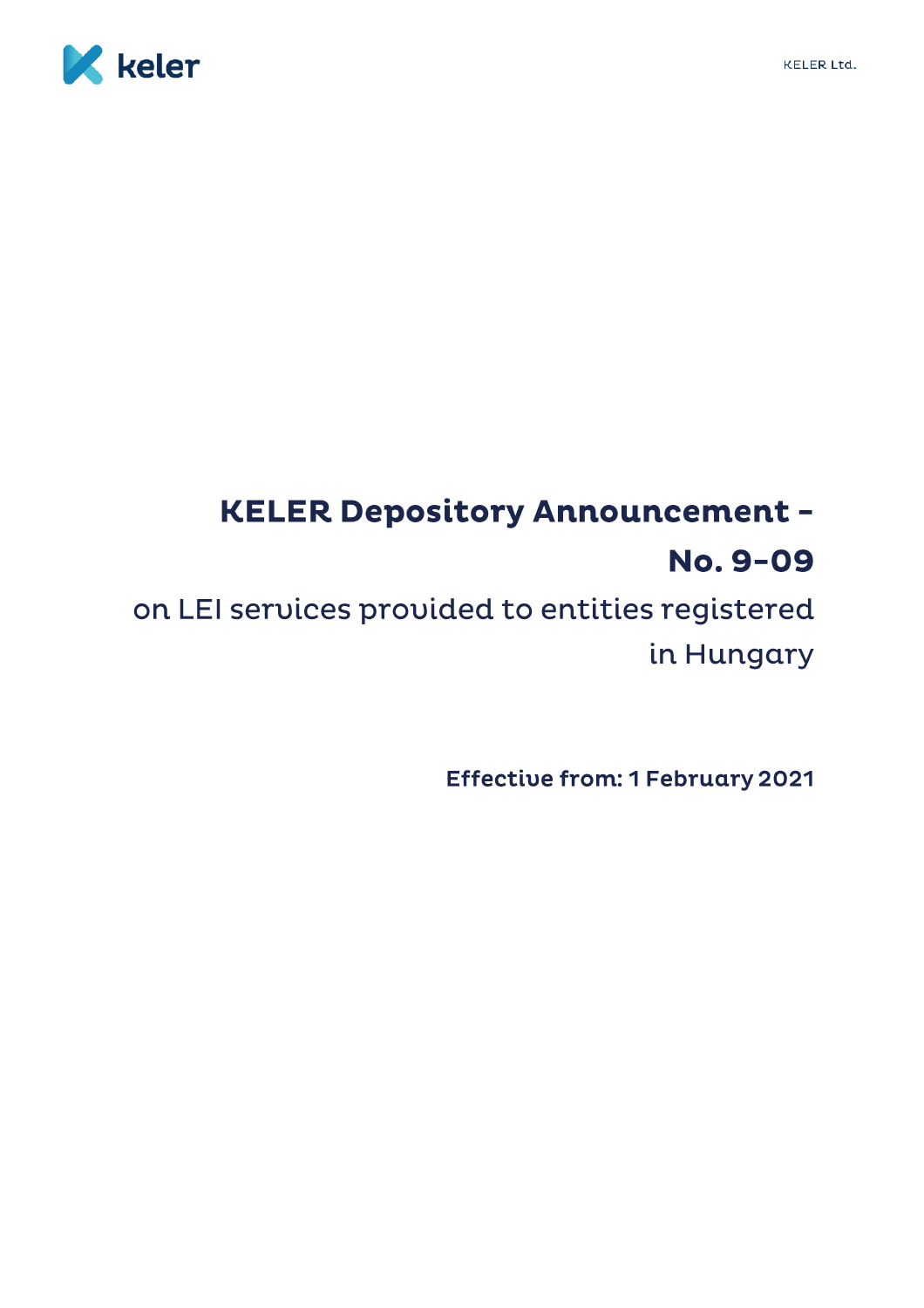

## DEPOSITORY ANNOUNCEMENT ON LEI SERVICES

This Depository Announcement contains the conditions of the services of KELER regarding the issue and handling of LEI codes based on the General Business Rules of KELER.

## 1. Definitions

The following terms used in this Depository Announcement have the following meanings:

| LEI (Legal Entity Identifier) code:                   | The LEI code is a unique 20-character alphanumerical<br>identifier for the purposes of the identification of legal<br>primarily serves the<br>entities<br>that<br>purposes<br>of the<br>identification of parties participating in financial transactions.<br>Only one LEI code can be assigned to a legal entity and every<br>issued LEI code pertains to one legal entity only. |
|-------------------------------------------------------|-----------------------------------------------------------------------------------------------------------------------------------------------------------------------------------------------------------------------------------------------------------------------------------------------------------------------------------------------------------------------------------|
|                                                       | The international standard for LEI code is registered by the<br>International Standard Organization under no. ISO 17442.                                                                                                                                                                                                                                                          |
|                                                       | The LEI code shall be valid for one year from its issue and shall<br>be renewed annually. After the expiry of the validity period<br>the code will have an expired status. In the case of renewal<br>the validity is extended with another year.                                                                                                                                  |
| <b>GLEIF:</b>                                         | Global Legal Entity Identifier Foundation, a foundation<br>operating under Swiss laws that determines the principles of<br>the operation of the international system issuing and<br>registering the LEI codes (Global LEI System - GLEIS) and<br>operate same together with the LEI Service providers.                                                                            |
| <b>LEI ROC:</b>                                       | Legal Entity Identifier Regulatory Oversight Committee, a<br>committee consisting of the public institutions that supervises<br>the international LEI system (GLEIS) operated by GLEIF. The<br>Magyar Nemzeti Bank (Hungarian National Bank) is a member<br>of the LEI ROC.                                                                                                       |
| LEI Service provider<br>(Local Operating Unit - LOU): | An organization that is entitled to issue LEI codes based on the<br>agreement concluded with GLEIF and to provide services in<br>relation thereto.                                                                                                                                                                                                                                |
| <b>KELER:</b>                                         | KELER Central Depository Ltd. (KELER Központi Értéktár<br>Zártkörűen Működő Részvénytársaság), a company operating<br>under Hungarian laws that is registered by the Regional Court<br>of Budapest-Capital (Fővárosi Törvényszék Cégbírósága) under<br>no. 01-10-042346, with its seat at 1074 Budapest, Rákóczi út<br>70-72. KELER is a LEI Service provider.                    |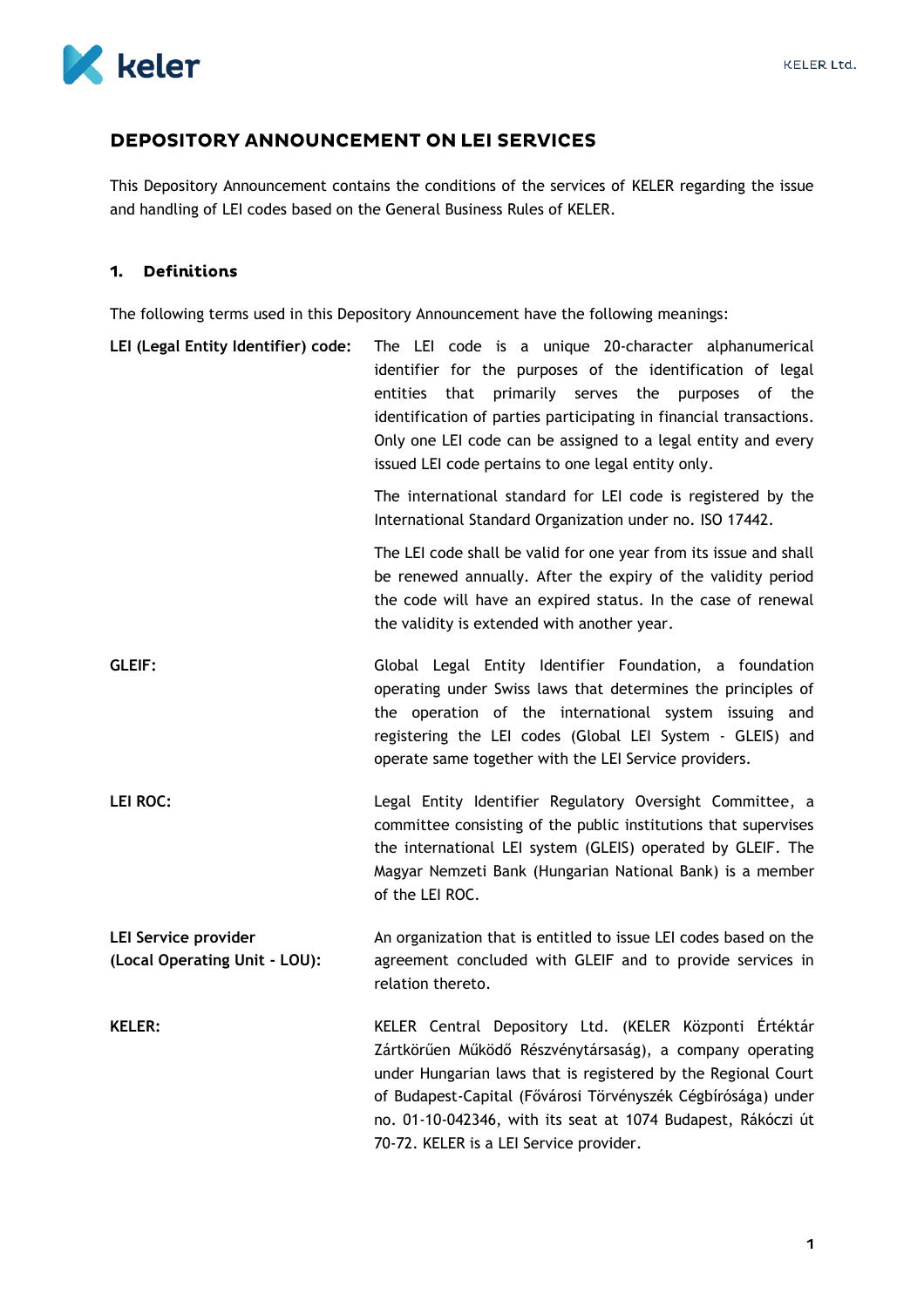

| ÁÜSZ:                                             | General Business Rules of KELER.                                                                                                                                                                                                                    |
|---------------------------------------------------|-----------------------------------------------------------------------------------------------------------------------------------------------------------------------------------------------------------------------------------------------------|
| Fee schedule:                                     | The Fee schedule of KELER.                                                                                                                                                                                                                          |
| <b>KELER</b> website:                             | A term defined in the AUSZ, a platform accessible at<br>www.keler.hu.                                                                                                                                                                               |
| <b>LEI Services:</b>                              | Services determined in Section 3 of this Depository<br>Announcement and related services.                                                                                                                                                           |
| LEI code issuing and handling<br>system:          | An online system operated by KELER enabling the use of the<br>LEI services.                                                                                                                                                                         |
| <b>Registration:</b>                              | A procedure for the registration of a customer and user in the<br>LEI code issuing and handling system.                                                                                                                                             |
| LEI owner/sometimes as principal<br>legal entity: | An organization with legal personality operating under<br>Hungarian laws using LEI Services directly or through a<br>Representative customer. An organization with the LEI code.                                                                    |
| Representative customer/                          | An organization registered in the LEI code issuing and handling<br>system as customer; a legal entity assigned by the LEI owner                                                                                                                     |
| sometimes as agent legal entity:                  | for the use of the LEI code services based on a Power of<br>Attorney. The LEI owner can be the Representative customer,<br>as well.                                                                                                                 |
| <b>Registration Agent:</b>                        | The Representative customer that concludes a separate<br>Registration Agent contract with KELER (outside of the LEI<br>code issuing and handling system). A legal entity using LEI<br>services on behalf its customers.                             |
| User:                                             | A natural person who registers on behalf of the Representative<br>client based on the assignment received from the LEI owner or<br>was registered in the KELER LEI code issuing and handling<br>system by a registered user.                        |
| <b>Parties:</b>                                   | KELER and the Representative client based on the assignment<br>received from the LEI owner.                                                                                                                                                         |
| Agreement:                                        | A contract to be concluded by the Parties, the conditions of<br>which are detailed in this Depository Announcement based on<br>the AUSZ. It is concluded by ticking the box during the<br>Registration to the LEI code issuing and handling system. |
| <b>Application:</b>                               | A form for the use of the LEI services concerning LEI code<br>issuing and handling.                                                                                                                                                                 |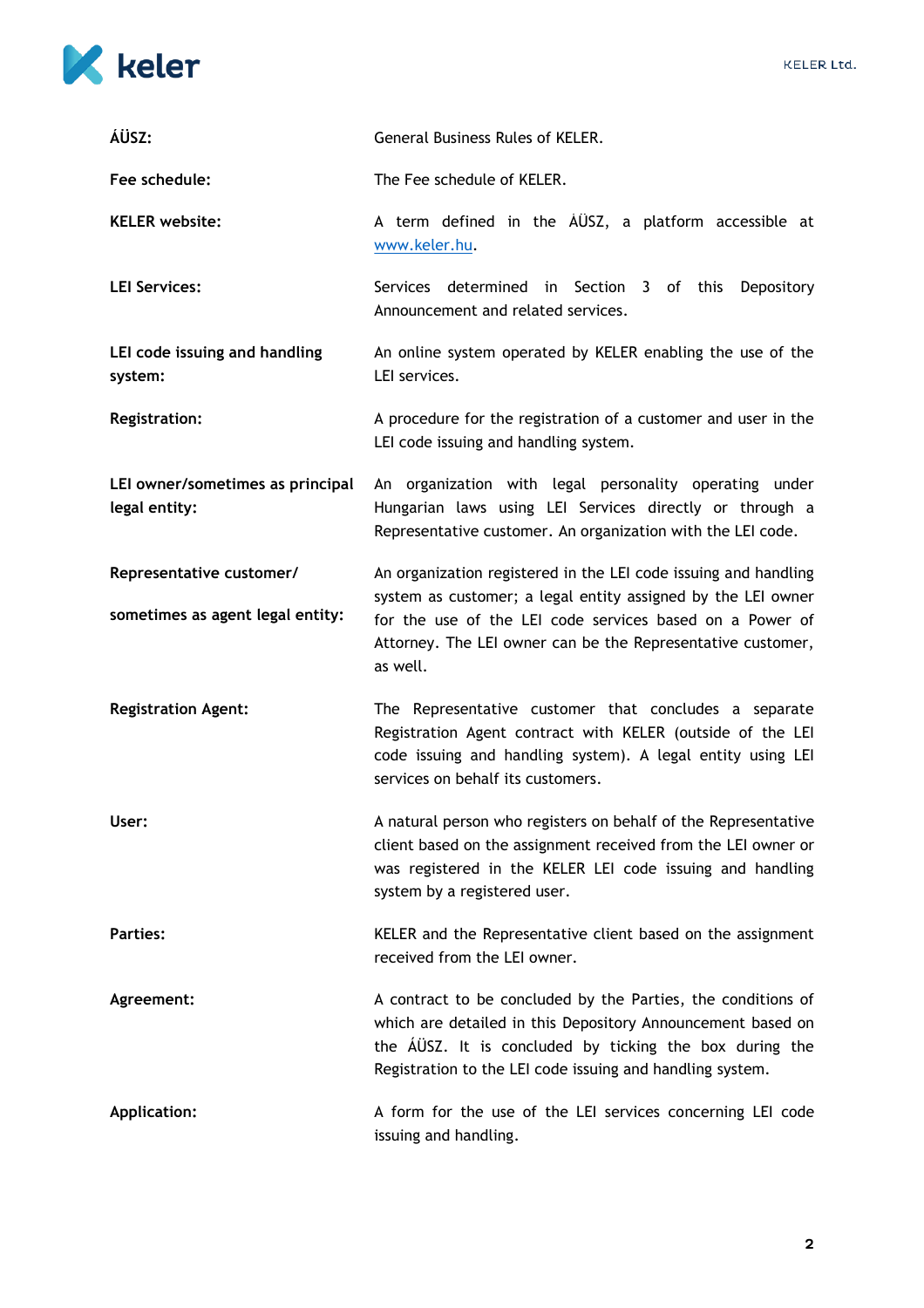

| Order:                                              | Filing of an Application with KELER; an actual order for the<br>user of the LEI service.                                                                                                                                                                                                                                                                                                                                                                                                                                                                                                                                                                                                                     |
|-----------------------------------------------------|--------------------------------------------------------------------------------------------------------------------------------------------------------------------------------------------------------------------------------------------------------------------------------------------------------------------------------------------------------------------------------------------------------------------------------------------------------------------------------------------------------------------------------------------------------------------------------------------------------------------------------------------------------------------------------------------------------------|
| <b>Ordered application:</b>                         | An electronically concluded contract between KELER and the<br>Representative client (acting on the basis of the assignment<br>received from the LEI owner) within the framework of the<br>Agreement as a framework agreement.                                                                                                                                                                                                                                                                                                                                                                                                                                                                                |
| <b>Power of Attorney:</b>                           | A completed and duly signed document template available at<br>the KELER Website or in certain applications in the LEI code<br>issuing and handling system in which the LEI owner (Principal<br>legal entity) grants powers to the Representative client<br>(Mandated legal entity) to represent the LEI owner regarding<br>ordering of applications and the performance of services in<br>line with the Agreement. Statements made by the<br>Representative client under the Agreement constitute rights<br>and obligations for the LEI owner. The Power of Attorney shall<br>be accompanied by a sample signature verified by an attorney<br>/ signature specimen verified by a notary public at all times. |
| <b>Transfer Request Form:</b>                       | A completed and duly signed document available at the KELER<br>Website or in the transfer applications in the LEI code issuing<br>and handling system in which the Representative client issues<br>instructions for the receipt of LEI code transfer based on the<br>order of the LEI owner.                                                                                                                                                                                                                                                                                                                                                                                                                 |
| <b>LE-RD</b><br>(Legal Entity Reference Data):      | Certain<br>reference data pertaining to the<br>LEI<br>owner<br>(information on the organization) that constitute a part of the<br>LEI code registry.                                                                                                                                                                                                                                                                                                                                                                                                                                                                                                                                                         |
| <b>LE-RR</b><br>(Legal Entity Relationship Record): | Information of the direct and final owner of the LEI owner<br>that constitute a part of the registry of the connectivity<br>network of the LEI owner from consolidation aspects.                                                                                                                                                                                                                                                                                                                                                                                                                                                                                                                             |

#### $2.$ Registration, customer and user management

The Representative client shall register its organization and a User in the KELER LEI code issuing and handling system to be able to use the LEI services. The conditions of the ÁÜSZ, of this Depository Announcement, the Fee schedule, furthermore the GDPR Privacy notice shall be accepted upon Registration and the following customer and user information shall be provided at the Registrations site:

Customer information:

- Name of organization\*
- Type of registry number\*
- Registry number\*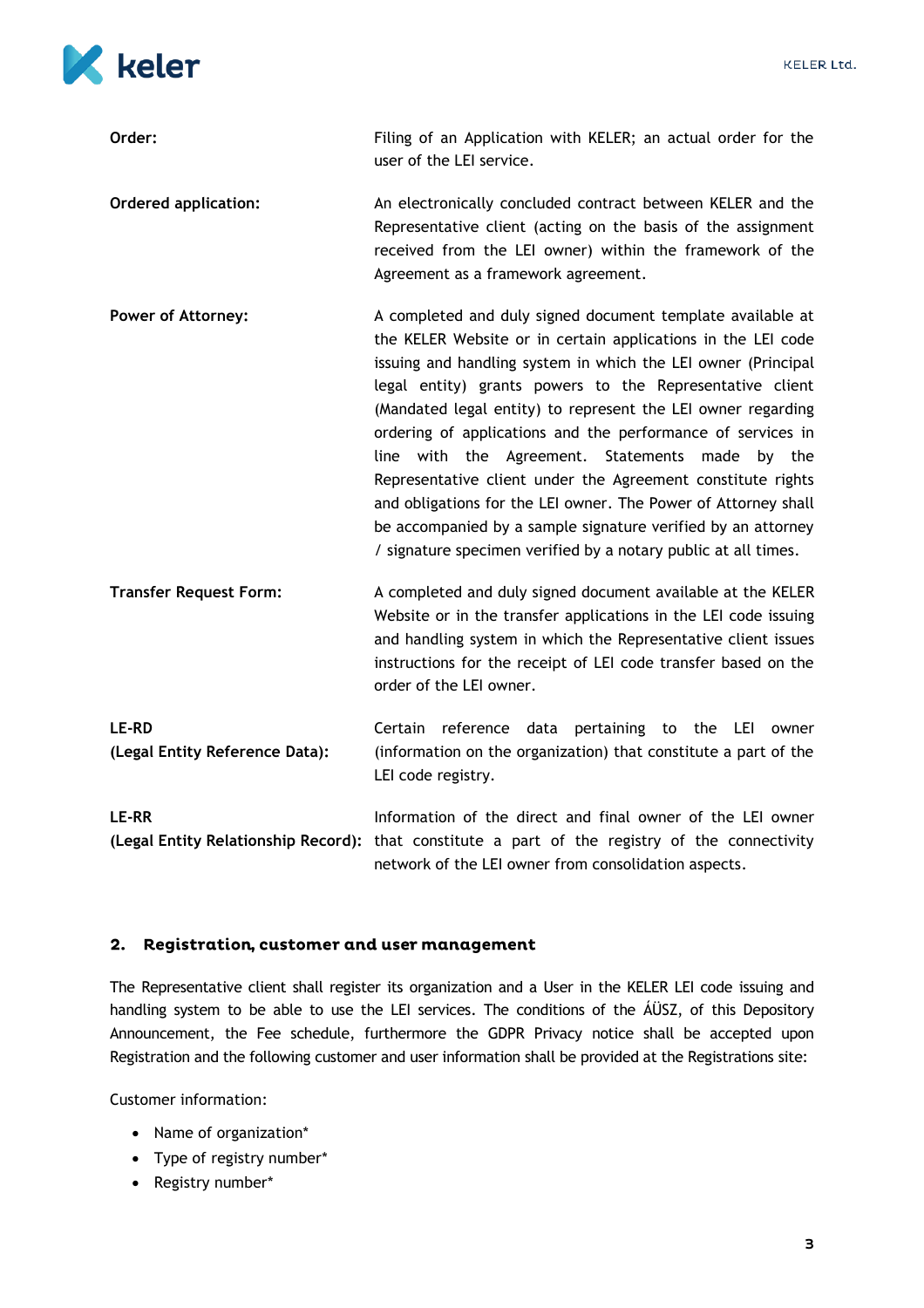

- Phone\*
- Town (seat)\*
- Street, house number (seat)\*
- Postal code (seat)\*
- Email address of the organization

User information:

- User name\*
- Email address\*
- Surname\*
- First name\*
- Password\*
- Password again\*
- User's language\*

\*: Information marked by asterisk are obligatory.

The acceptance of the Registration conditions means the conclusion of the Agreement between KELER and the registered customer (the LEI owner itself or the Representative client acting on behalf of the LEI owner).

After the Registration KELER verifies the customer information.

After the Registration, KELER may request the User any time in a follow-up control process to verify that they are entitled to act on behalf of the Representative client.

The User can access the LEI code issuing and handling system with the unique user name and password registered during the Registration process. Registered users will be registered as customer administrators that will be entitled to create further users with unique user names and attach same to registered customers.

Users are obliged to take reasonable steps to prevent the compromise of the passwords by unauthorized persons. Users shall immediately inform KELER if their Registrations code has been used, obtained or may have been obtained by unauthorized persons and shall immediately initiate password change.

#### 3. LEI Services

The LEI owner or the Representative client acting on its behalf can start applications for LEI Services in the LEI code issuing and handling system accessible from the KELER website or from the URL lei.keler.hu. The LEI owner and the Representative client acting on its behalf acknowledge that the application is filed together with an order with KELER and the order of the application qualifies as electronic contracting.

Under the Agreement the LEI owner or the Representative client acting on its behalf is entitled to use the following LEI Services: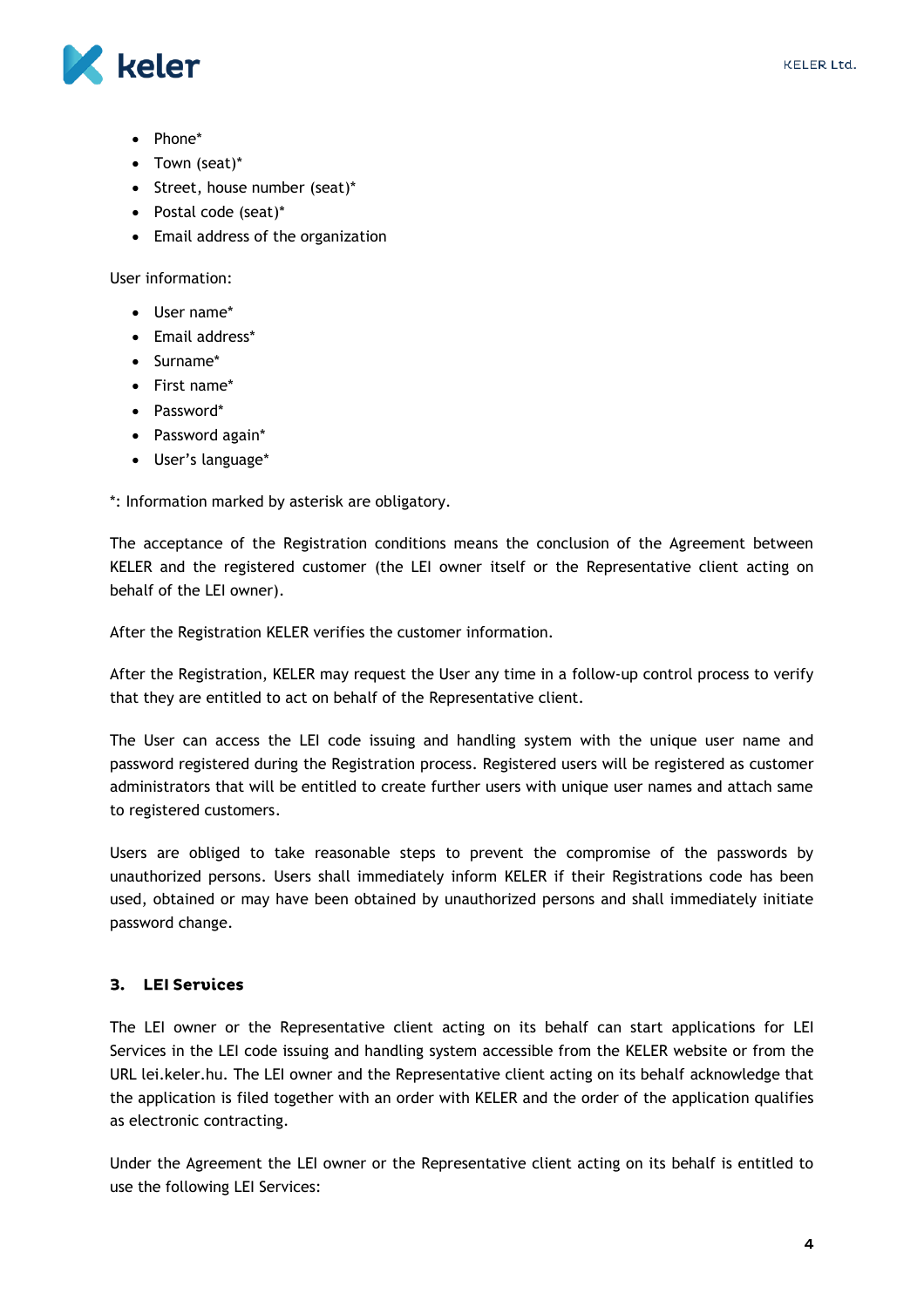

- a) Issue of a new LEI code;
- b) Receipt of the LEI code transfer from another LEI Service provider,
- c) Renewal of the LEI code;
- d) Updating changes concerning LE-RD and LE-RR (updating information);
- e) Transferring the LEI code to another LEI Service provider,
- f) If the LEI owner ceases to exist (with or without a legal successor), then the LEI code will be terminated by changing its status (inactivation of the LEI owner).

The LEI owner acknowledges that the basic principles of the issue and handling of the LEI code are determined in the GLEIF.

The LEI owner acknowledges that only one LEI code can be assigned to them at a time. The LEI owner expressly acknowledges that it is forbidden to file an application with KELER and/or with any other LEI Service provider as a legal person for more than one LEI code or to request the issue of a new LEI code simultaneously with an existing one. KELER undertakes not to issue the LEI code assigned to the LEI owner to another legal person, even if the LEI code expires or if the LEI codes becomes inactive due to the termination of the LEI owner organization.

The LEI owner or the Representative client acting on its behalf shall provide the necessary information for the application for LEI Services if the information of the LEI owner or of the Representative client acting on its behalf are not available in the company registry portal of the Company Information and Electronic Company Registration Service of the Ministry of Justice, by providing the documents verifying the information in scanned form. In some cases a Power of Attorney shall be attached as well, see Section 5 for detailed regulation. The language of the data supply and of the documents is Hungarian or English. If the document was issued in any other language, then the LEI owner or the Representative client acting on its behalf shall have a Hungarian or English translation prepared and file the translation together with the original document.

KELER undertakes to validate the request, the provided information and the submitted documents after the fee payment and data supply in the case of applications for LEI Service and if all information and documents are available, then fulfils the Individual Order.

Under the scope of the Agreement KELER is entitled to request data supply from the LEI owner or the Representative client acting on its behalf without any limitation, furthermore, if necessary, entitled to request the same document multiple times from the LEI owner or the Representative client acting on its behalf in a format requested by KELER. KELER exercises these rights only for the purpose to check that the conditions of the LEI Service provision are given. KELER shall not use its right to request information and documents in bad faith.

The LEI owner or the Representative client acting on its behalf shall provide full, true and authentic information. The LEI owner or the Representative client acting on its behalf furthermore undertakes not to provide information that they are not entitled to forward, that is misleading or offensive; furthermore they also refrain from sending/uploading any virus or malware to KELER systems during the course of the electronic communication and contractual cooperation.

The LEI owner acknowledges that the LEI code is valid for one calendar year from its issue or latest renewal, thereafter (provided that the LEI code is not renewed) the LEI code will become invalid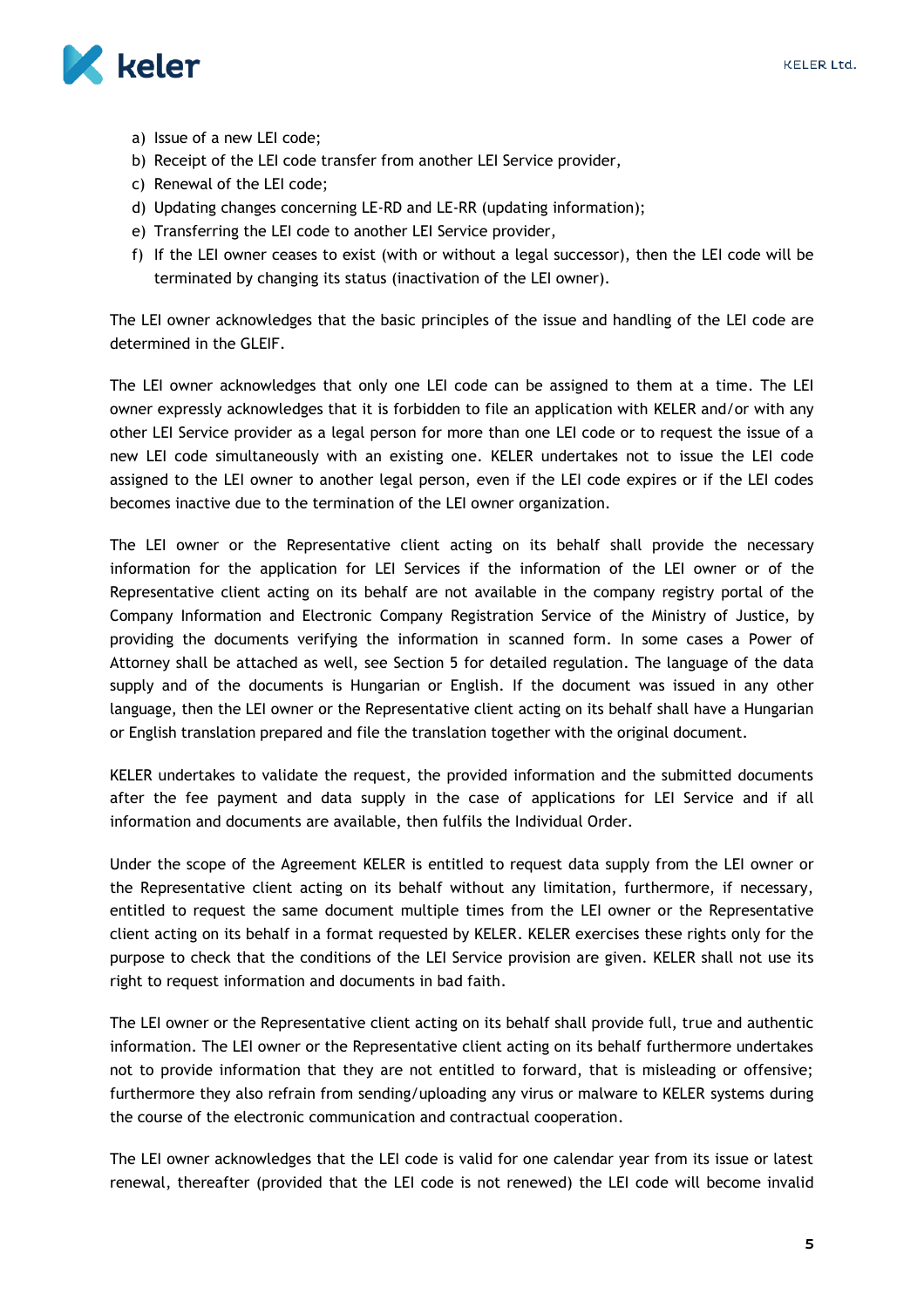

(expires). KELER undertakes to notify the LEI owner or the Representative client prior to the expiry of the LEI code. The LEI owner or the Representative client acting on its behalf shall review the LE-RD and the LE-RR in a renewal application and shall make sure that the information on the organization of the LEI owner are accurate and in line with the registry of the registering authority. The same rules apply to the annual review than to the application of a new LEI code.

Under the scope of the Agreement the Representative client, based on the assignment received form the LEI owner, shall immediately record any changes in the information concerning the LE-RD and LE-RR in the KELER LEI code issuing and handling system.

The LEI owner or the Representative client acting on its behalf is entitled to request the transfer of the LEI code to a LEI Service provider in the discretion of the LEI owner. The transfer shall be initiated at the receiving LEI Service provider. If the receiving LEI Service provider is KELER, then the LEI owner or the Representative client acting on its behalf shall on one hand apply in the LEI code issuing and handling system accessible from the KELER Website and on the other hand shall send the statement duly signed by the LEI owner to KELER (Transfer Request Form can be downloaded from the KELER Website or directly during the application from the LEI code issuing and handling system). If the transferring LEI Service provider is KELER, then the order for the transfer will be performed only if the receiving LEI Service provider confirms same.

The Representative client is entitled to have the LEI code managed by the Representative client transferred to another Representative client. The condition of this transfer is that the Representative client receiving the LEI code shall be entitled to represent the LEI owner.

The LEI owner or the Representative client acting on its behalf acknowledges that KELER is entitled to record extraordinary changes even without an ordered application from the LEI owner or from the Representative client acting on its behalf in a so-called admin data update process.

The LEI owner or the Representative client acting on its behalf acknowledges that KELER is obliged to modify the LE-RD and LE-RR pertaining to the LEI owner in certain cases (GLEIF guidelines or contractually stipulated cases) in a so-called admin data update process.

The LEI owner or the Representative client acting on its behalf acknowledges that the LE-RD and LE-RR data pertaining to the LEI owner can be challenged by anyone through the GLEIF. In the case of a challenge, at KELER's request the LEI owner or the Representative client acting on its behalf shall cooperate for the purposes of data verification.

### 4. Process of using the LEI Services

KELER states that the technical steps of the conclusion of the Agreement and of the order of the application are as follows:

a. the User of the LEI owner or of the Representative client acting on its behalf registers in the KELER LEI code issuing and handling system that can be launched form the KELER Website and accepts the terms and conditions of the ÁÜSZ and of this Depository Announcement, the Fee schedule and the GDPR Privacy notice during the Registration on behalf of the LEI owner;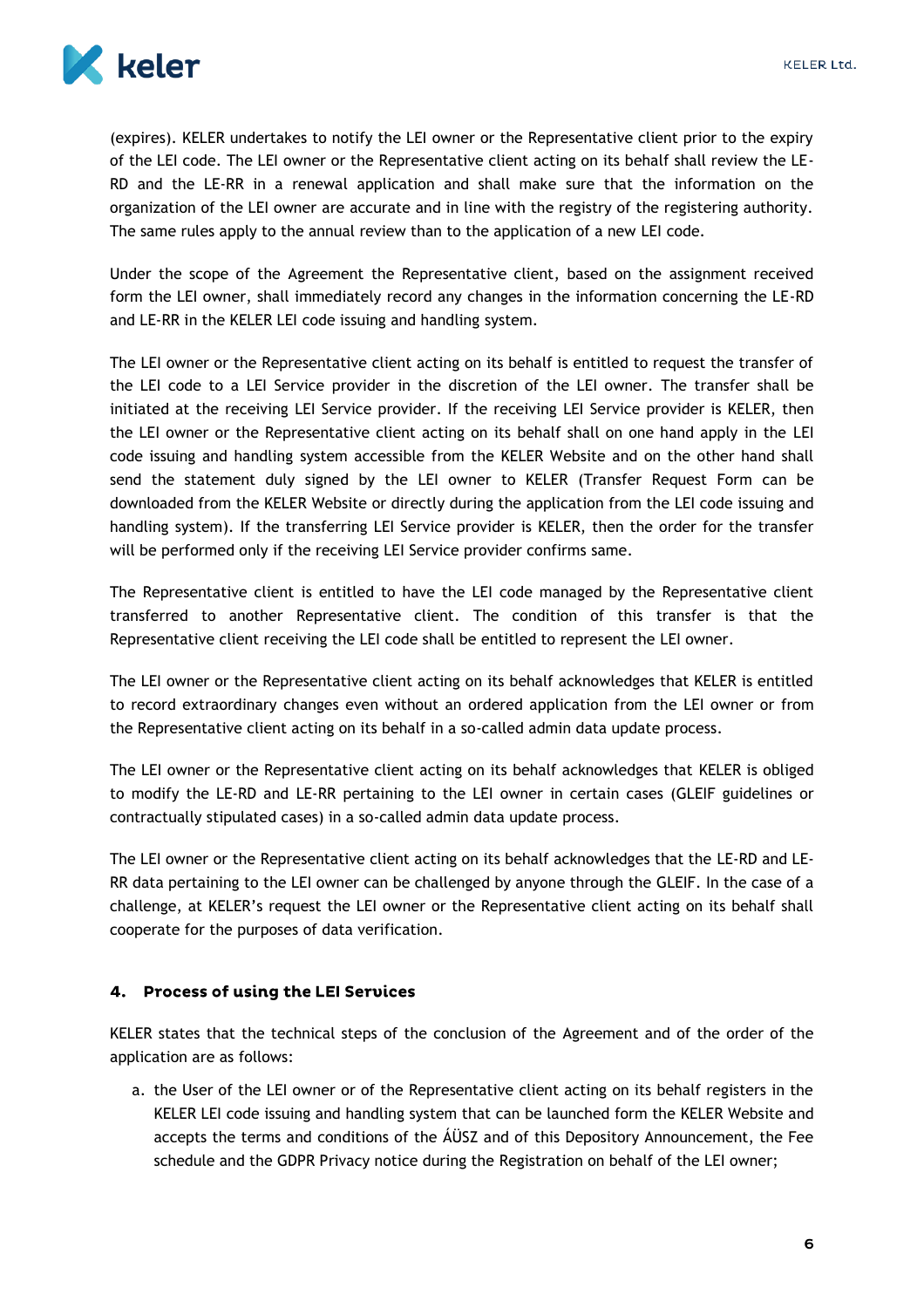

- b. KELER confirms the successful Registration (and about the conclusion of the Agreement) in email; due to security reasons the Registration shall be confirmed by clicking the link in the confirmation email;
- c. the User initiates an application in the KELER LEI code issuing and handling system, enters the necessary information and uploads the necessary documents;
- d. KELER verifies the information of the registered customer;
- e. The User may rectify any erroneously given information in the application prior to the finalization of the order;
- f. If the bank transfer payment method is chosen, then KELER sends a proforma invoice to the email address of the addressee recorded in the application (Representative client or LEI owner);
- g. If the bank transfer payment method is chosen, then the addressee of the invoice; if bank card payment is chosen, then the Representative client pays the fee of the order; the User may withdraw before the payment of the fee;
- h. In the case of the provision of all requested information KELER performs the application (or if the application is impossible to be performed, then withdraws from the contract);
- i. If the User does not pay the fee within 15 (fifteen) days from the order or fails the provide the obligatory information and/or documents, then KELER may withdraw from the order;
- j. If the ordered application is rejected due to any reason whatsoever after the fee payment or the ordered LEI Service is not performed, then KELER discusses the situation with the User concerning the method of the repayment. KELER immediately repays the amount once obtaining the necessary information.
- k. After the acceptance of the application, i.e. after the performance of the service KELER issues its invoice to the addressee indicated in the application.

#### 5. Power of Attorney

If the Representative client wishes to order a New LEI code application or a transfer application for the LEI owner, then the scanned copy of their Power of Attorney shall be sent to KELER during the application process, along with the signature specimen. The Power of Attorney is valid for the issued / transferred LEI code.

If KELER requests the Representative client, then they are obliged to send the Power of Attorney in hard copy form, as well.

The Representative client shall inform the LEI owner about all terms and conditions of the Agreement and of the application order.

Each statement of the Representative client made concerning the KELER Agreement shall be considered as forwarded to the LEI owner and it is also communicated to the User.

If the Representative client is also a Registration Agent, then the Registration Agent shall not submit a Power of Attorney or a signature specimen for every application in line with the contract but KELER is entitled to request any time from Registration Agent in a follow-up control procedure to verify that they are entitled to act on behalf of the LEI owner.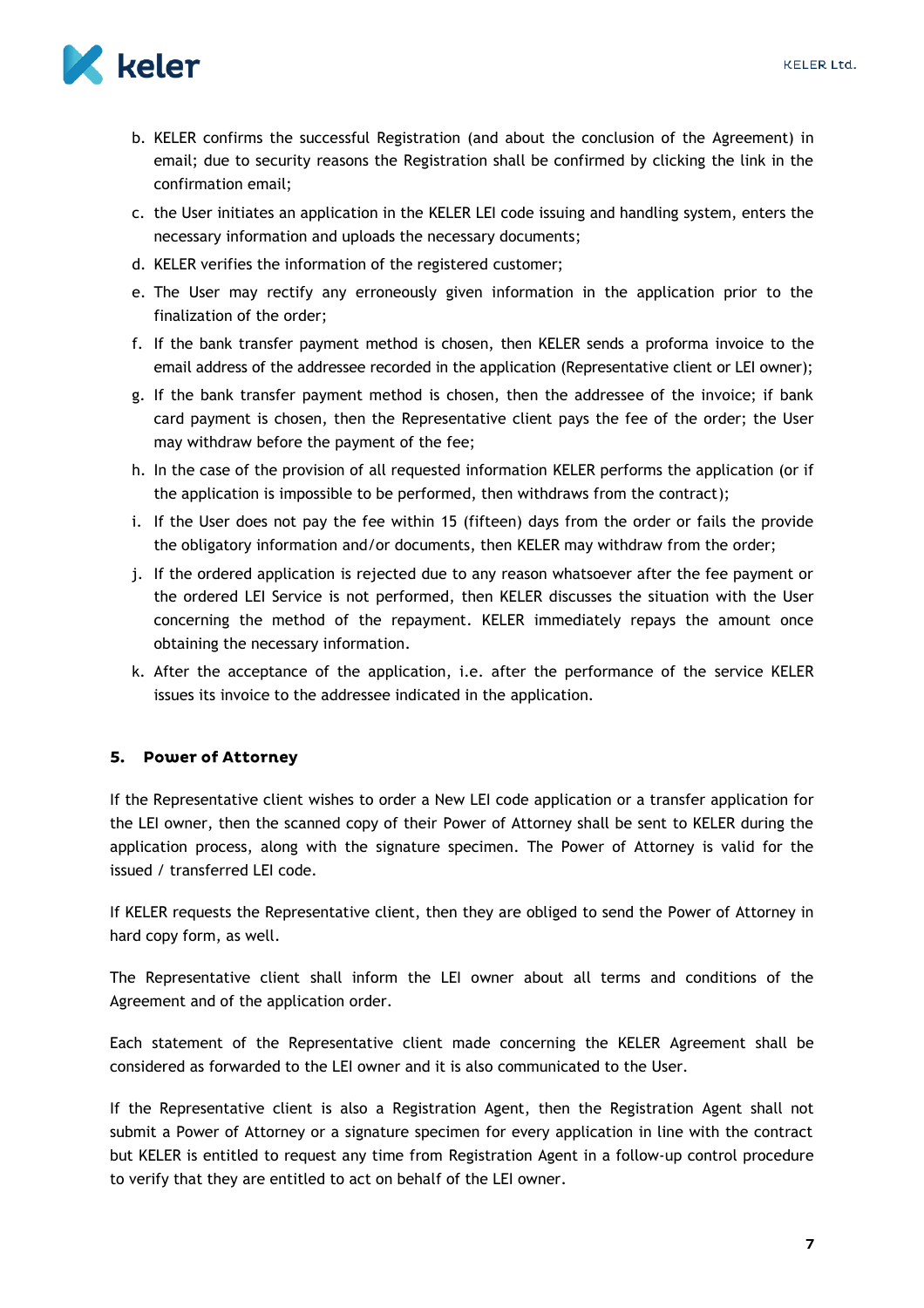

If the LEI owner cancels the Power of Attorney, then the Representative client shall immediately inform KELER about this.

#### **Fee payment and invoicing** 6.

The LEI owner shall pay a fee for the use of paid LEI Services. The fees of LEI Services are contained in the Fee schedule.

Fees can be paid either with online bank card payment through the KELER LEI code issuing and handling system or via wire transfer. The fee is considered as paid when the amount is credited to KELER's account or in the case of bank card payment it is fulfilled when KELER receives the system message from the clearing bank. The LEI Service will be performed once the fee is paid.

The application for a new LEI code and the renewal of a LEI code are paid services (transfers are free of charge but the associated renewal is a paid service); fees of other LEI Services are contained in the fees of the application or of the renewal.

KELER is entitled to modify the Fee schedule. KELER is entitled to supervise the LEI Service fees and to introduce new fees concerning the LEI Services.

KELER issues an electronic invoice after the fulfilment of the LEI Service that will be send to the email address of the addressee indicated in the application.

#### 7. Communication

Parties communicate in email. KELER's e-mail: [lei@keler.hu,](mailto:lei@keler.hu) the email of the Representative client is recorded during the Registration phase (or later on concerning the management of the core information), while the email of the LEI owner is recorded during the application phase.

#### 8. Data processing and intellectual property

LEI and LE-RD, LE-RR are public information that may contain personal data.

The Representative client user comprehend the process of personal data that KELER provides under the scope of the Agreement for the purposes of the fulfilment of the Agreement. Personal data include the User's name, contact information and the fact whether the User is employed or otherwise contracted by the Representative client. Data processing takes places by legitimate interest.

The User (or any other person whose personal data is provided by the User) is entitled to request information from KELER regarding the data processing and can request the handover or the erasure of data, the restriction of processing activities and can request rectification or may object to the data processing. If the data subject does not accept the decision of KELER regarding their objection against data processing or they think that KELER infringed the privacy laws, then they are entitled to file a lawsuit at the courts or file a complaint with the National Data Protection and Freedom of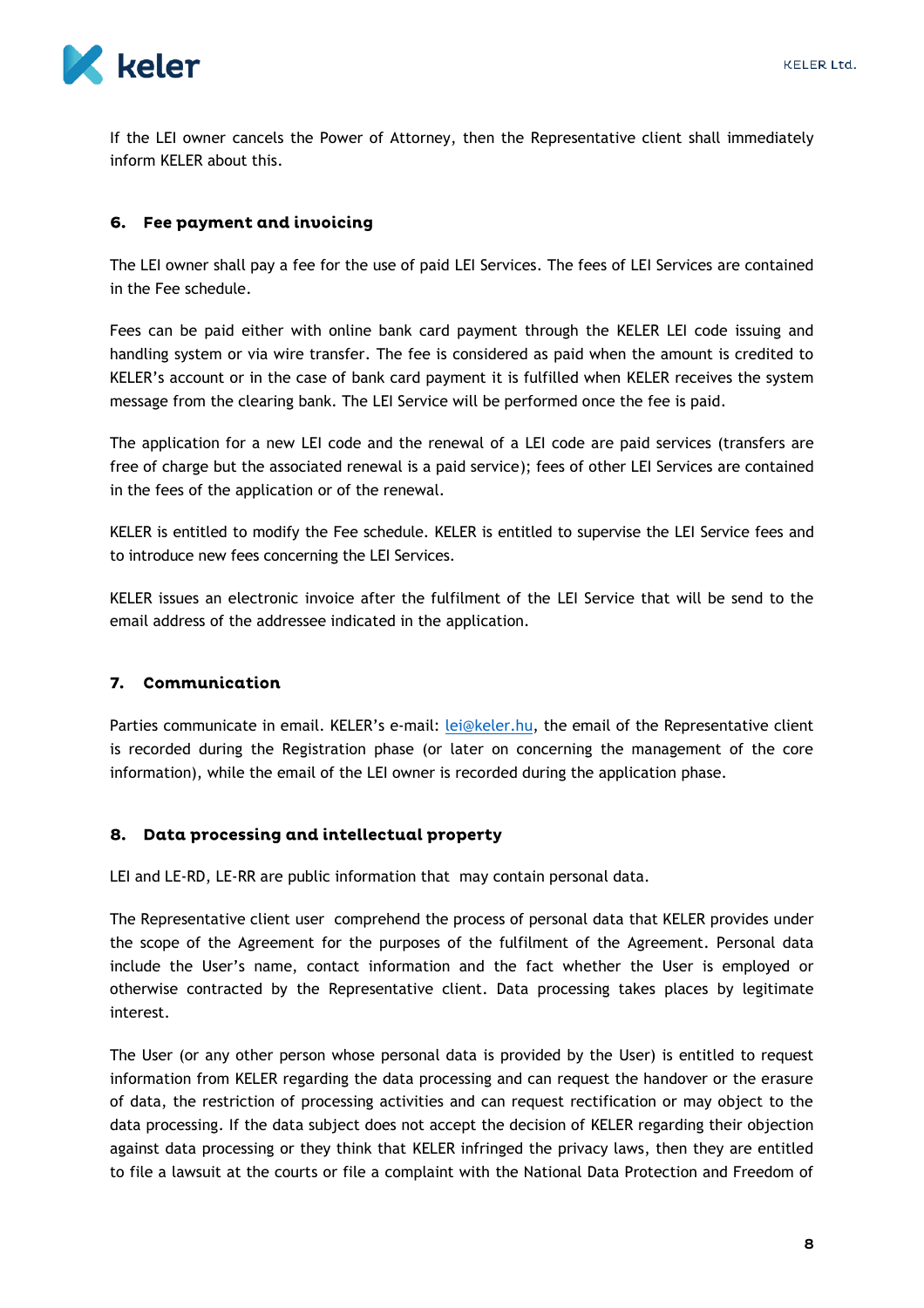

Information Authority (NAIH). The data subject can exercise their right to data portability by ordering one of the free of charge transferring services detailed in Section 3.

The User acknowledges that in certain cases determined by GLEIF or by the User, KELER shall hand over the information concerning the Agreement to GLEIF or to another LEI Service provider. In such cases personal data might be transmitted abroad. The Commission of the European Union rendered an adequacy decision based on which no specific permit is required for the transfer of personal data to Switzerland. KELER transmits personal data to non-EU countries only if the legal preconditions are given.

User acknowledges that the basic rules for data processing are laid down in Regulation EU no. 2016/679. KELER's Privacy notice is available at the link located at the bottom of the www.keler.hu website where you can find the information necessary for filing a complaint with KELER or with the Authority.

The users of the Representative client grant a non-exclusive license to KELER transferable to third parties (especially to GLEIF and to other LEI Service providers), free of any geographical, temporal limitations or without a limitation on the types of use regarding any intellectual property that is handed over to KELER during the conclusion or performance of the Agreement and that incidentally constitute a part of LE-RD. The LEI owner acknowledges that the purpose of this license is to ensure that the publication of LE-RD should not be restricted in any way or subject to fee payment or any other condition.

#### 9. Scope and termination

The Agreement enters into force upon the Registration of User and shall be valid for an indefinite period of time, i.e. it remains valid as long as Representative client has a legal personality or until Parties terminate the agreement.

Any of the Parties is entitled to terminate the Agreement in the following cases:

- a) If the Legal entity transfers the LEI code to another LEI service provider.
- b) If the Legal entity's LEI code expires.
- c) If the Legal entity loses the right for a LEI code after the issue of the LEI code; in this case KELER cancels the LEI code.

Any of the Parties is entitled to terminate the Agreement with immediate effect for cause if the other party breaches their obligations severely or repeatedly and the unlawful situation cannot be rectified or the breaching party denies to rectify the situation or fails to rectify it within a reasonable period of time.

KELER is entitled to terminate the Agreement with immediate effect if KELER's contract with GLEIF enabling KELER to provide LEI Services is terminated due to any reason whatsoever. KELER shall not assume any liability for damages suffered by the LEI owner or by the Representative client that may arise due to this type of termination.

Representative client and KELER exercise their right of termination via email.